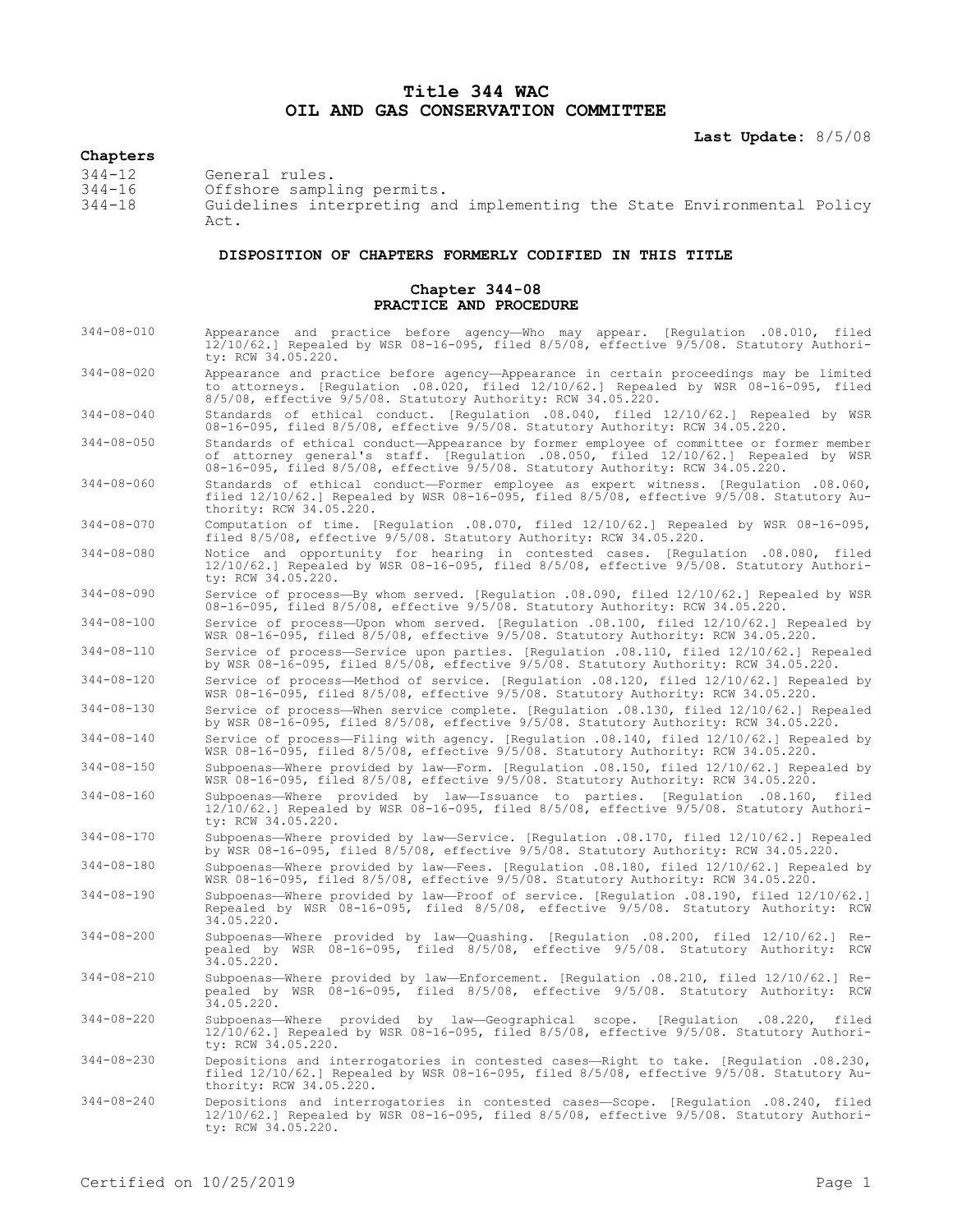- 344-08-250 Depositions and interrogatories in contested cases—Officer before whom taken. [Regulation .08.250, filed 12/10/62.] Repealed by WSR 08-16-095, filed 8/5/08, effective 9/5/08. Statutory Authority: RCW 34.05.220.
- 344-08-260 Depositions and interrogatories in contested cases—Authorization. [Regulation .08.260, filed 12/10/62.] Repealed by WSR 08-16-095, filed 8/5/08, effective 9/5/08. Statutory Authority: RCW 34.05.220.
- 344-08-270 Depositions and interrogatories in contested cases—Protection of parties and deponents. [Regulation .08.270, filed 12/10/62.] Repealed by WSR 08-16-095, filed 8/5/08, effective 9/5/08. Statutory Authority: RCW 34.05.220.
- 344-08-280 Depositions and interrogatories in contested cases—Oral examination and cross-examination. [Regulation .08.280, filed 12/10/62.] Repealed by WSR 08-16-095, filed 8/5/08, effective 9/5/08. Statutory Authority: RCW 34.05.220.
- 344-08-290 Depositions and interrogatories in contested cases—Recordation. [Regulation .08.290, filed 12/10/62.] Repealed by WSR 08-16-095, filed 8/5/08, effective 9/5/08. Statutory Authority: RCW 34.05.220.
- 344-08-300 Depositions and interrogatories in contested cases—Signing attestation and return. [Regulation .08.300, filed 12/10/62.] Repealed by WSR 08-16-095, filed 8/5/08, effective 9/5/08. Statutory Authority: RCW 34.05.220.
- 344-08-310 Depositions and interrogatories in contested cases—Use and effect. [Regulation .08.310, filed 12/10/62.] Repealed by WSR 08-16-095, filed 8/5/08, effective 9/5/08. Statutory Authority: RCW 34.05.220.
- 344-08-320 Depositions and interrogatories in contested cases—Fees of officers and deponents. [Regulation .08.320, filed 12/10/62.] Repealed by WSR 08-16-095, filed 8/5/08, effective 9/5/08. Statutory Authority: RCW 34.05.220.
- 344-08-330 Depositions upon interrogatories—Submission of interrogatories. [Regulation .08.330, filed 12/10/62.] Repealed by WSR 08-16-095, filed 8/5/08, effective 9/5/08. Statutory Authority: RCW 34.05.220.
- 344-08-340 Depositions upon interrogatories—Interrogation. [Regulation .08.340, filed 12/10/62.] Repealed by WSR 08-16-095, filed 8/5/08, effective 9/5/08. Statutory Authority: RCW 34.05.220.
- 344-08-350 Depositions upon interrogatories—Attestation and return. [Regulation .08.350, filed 12/10/62.] Repealed by WSR 08-16-095, filed 8/5/08, effective 9/5/08. Statutory Authority: RCW 34.05.220.
- 344-08-360 Depositions upon interrogatories—Provisions of deposition rule. [Regulation .08.360, filed 12/10/62.] Repealed by WSR 08-16-095, filed 8/5/08, effective 9/5/08. Statutory Authority: RCW 34.05.220.
- 344-08-370 Official notice—Matters of law. [Regulation .08.370, filed 12/10/62.] Repealed by WSR 08-16-095, filed 8/5/08, effective 9/5/08. Statutory Authority: RCW 34.05.220.
- 344-08-380 Official notice—Material facts. [Regulation .08.380, filed 12/10/62.] Repealed by WSR 08-16-095, filed 8/5/08, effective 9/5/08. Statutory Authority: RCW 34.05.220.
- 344-08-390 Presumptions. [Regulation .08.390, filed 12/10/62.] Repealed by WSR 08-16-095, filed 8/5/08, effective 9/5/08. Statutory Authority: RCW 34.05.220.
- 344-08-400 Stipulations and admissions of record. [Regulation .08.400, filed 12/10/62.] Repealed by WSR 08-16-095, filed 8/5/08, effective 9/5/08. Statutory Authority: RCW 34.05.220.
- 344-08-410 Form and content of decisions in contested cases. [Regulation .08.410, filed 12/10/62.] Repealed by WSR 08-16-095, filed 8/5/08, effective 9/5/08. Statutory Authority: RCW 34.05.220.
- 344-08-420 Definition of issues before hearing. [Regulation .08.420, filed 12/10/62.] Repealed by WSR 08-16-095, filed 8/5/08, effective 9/5/08. Statutory Authority: RCW 34.05.220.
- 344-08-430 Prehearing conference rule—Authorized. [Regulation .08.430, filed 12/10/62.] Repealed by WSR 08-16-095, filed 8/5/08, effective 9/5/08. Statutory Authority: RCW 34.05.220.
- 344-08-440 Prehearing conference rule—Record of conference action. [Regulation .08.440, filed 12/10/62.] Repealed by WSR 08-16-095, filed 8/5/08, effective 9/5/08. Statutory Authority: RCW 34.05.220.
- 344-08-450 Submission of documentary evidence in advance. [Regulation .08.450, filed 12/10/62.] Repealed by WSR 08-16-095, filed 8/5/08, effective 9/5/08. Statutory Authority: RCW 34.05.220.
- 344-08-460 Excerpts from documentary evidence. [Regulation .08.460, filed 12/10/62.] Repealed by WSR 08-16-095, filed 8/5/08, effective 9/5/08. Statutory Authority: RCW 34.05.220.
- 344-08-470 Expert or opinion testimony and testimony based on economic and statistical data—Number and qualifications. [Regulation .08.470, filed 12/10/62.] Repealed by WSR 08-16-095, filed 8/5/08, effective 9/5/08. Statutory Authority: RCW 34.05.220.
- 344-08-480 Expert or opinion testimony and testimony based on economic and statistical data—Written sworn statements. [Regulation .08.480, filed 12/10/62.] Repealed by WSR 08-16-095, filed 8/5/08, effective 9/5/08. Statutory Authority: RCW 34.05.220.
- 344-08-490 Expert or opinion testimony and testimony based on economic and statistical data—Supporting data. [Regulation .08.490, filed 12/10/62.] Repealed by WSR 08-16-095, filed  $8/5/08$ , effective  $9/5/08$ . Statutory Authority: RCW 34.05.220.
- 344-08-500 Expert or opinion testimony and testimony based on economic and statistical data—Effect of noncompliance with WAC 344-08-470 or 344-08-480. [Regulation .08.500, filed 12/10/62.] Repealed by WSR 08-16-095, filed 8/5/08, effective 9/5/08. Statutory Authority: RCW 34.05.220.
- 344-08-510 Continuances. [Regulation .08.510, filed 12/10/62.] Repealed by WSR 08-16-095, filed 8/5/08, effective 9/5/08. Statutory Authority: RCW 34.05.220.
- 344-08-520 Rules of evidence—Admissibility criteria. [Regulation .08.520, filed 12/10/62.] Repealed by WSR 08-16-095, filed 8/5/08, effective 9/5/08. Statutory Authority: RCW 34.05.220.